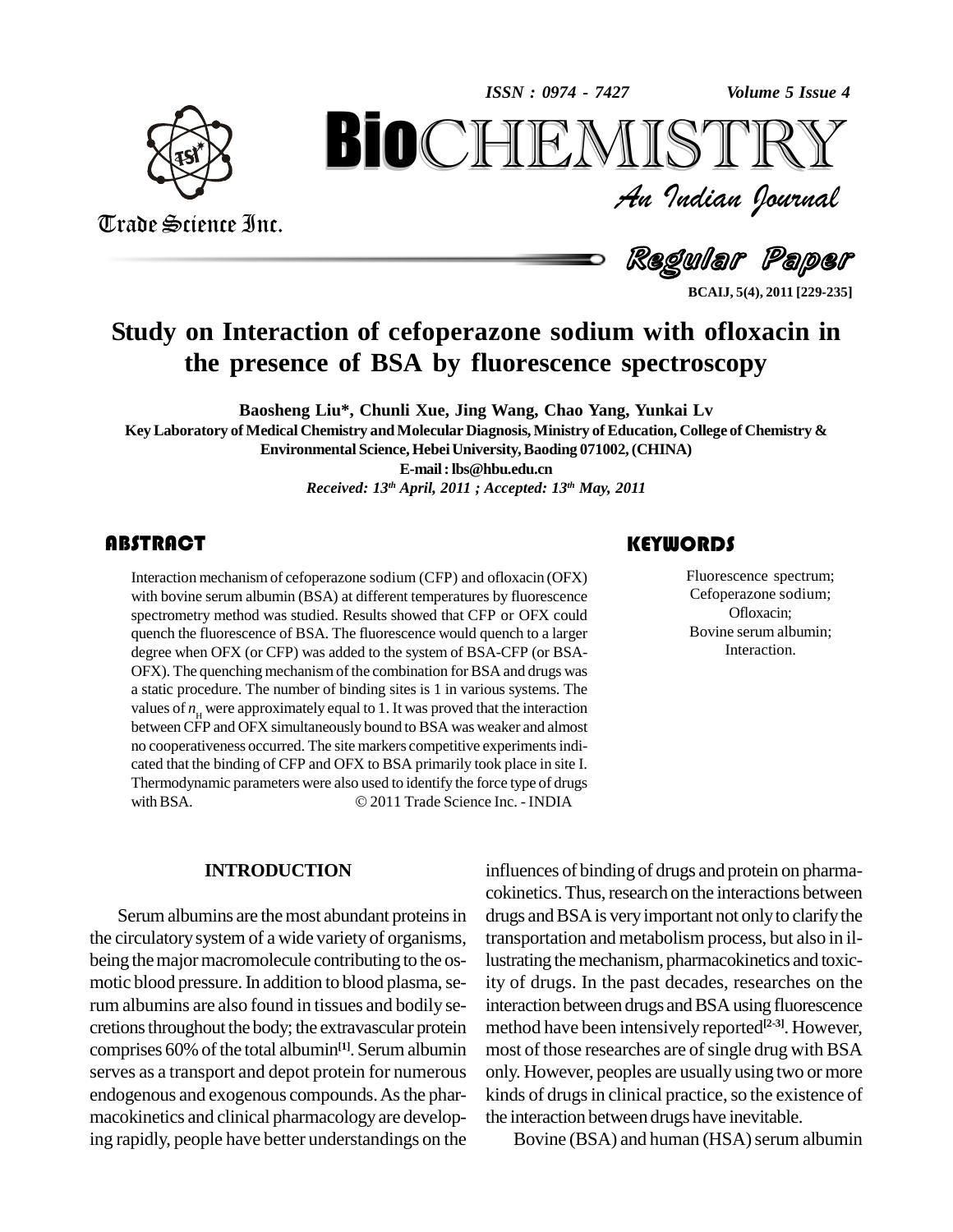tertiary structure is similar in 76%. In this work, bovine serum albumin (BSA) is selected as our protein model because of its medically important, low cost, ready availability, unusual ligand-binding properties **[4]**, and the re sults of all the studies are consistent with the fact that human and bovine serum albumins are homologous proteins.Crystalstructure ofBSAis a heart-shaped helical monomer composed of three homologous domains named I, II and III and each domain includes two subdomains calledAandBto form a cylinder **[5]**.The prin cated in hydrophobic cavities in sub-domains IIA and IIIA, which exhibit similar chemical properties<sup>[6]</sup>. These  $\mathbf{C}^{\Gamma\mathbf{A}}$ two binding cavities are also referred to sitesI, II and III (site I in sub-domain IIA, sites II and III in subdomain IIIA)<sup>[7]</sup>. In order to identify the binding site on BSA, site marker competitive experiments were carried out, using drug which specially bind to a known site or region on BSA. From X-ray crystallography studies, warfarin<sup>[8]</sup> has been demonstrated to bind to the sub-domain IIAwhile ibuprofen **[9]** and digoxin **[10]**is considered as IIIA binder site II and site III, respectively. Then information about the PS-BSA binding site can be gained by monitoring the changes in fluorescence of PS bound BSA that brought about by site I (WF), site II (IB) and site III (DG) markers.

Cefoperazone sodium(CFP) is a semi-synthetic 3rd generation cephalosporin effective against awide range of aerobic andanaerobic gram-positive and gram-negative bacteria<sup>[11]</sup>. Ofloxacin (OFX) belongs to the third Wh generation synthetics of quinolones against bacteria **[12]**. The investigation of CFP and OFX simultaneously binding with BSA was performed by fluorescence spectra, emiand the cooperativity between drugs was quantitatively resolutivestigated by Hill's coefficients, to provide a theoretiand the cooperativity between drugs was quantitatively cal basis for research of drugs pharmacology, combination therapyand rational usage of drugs.

#### **EXPERIMENTAL**

#### **Apparatus**

All fluorescence spectra were recorded using ous sol *Indian*<br>*I*ndian<br>*I*ndian *IV*-vision<br>*IISTRY*<br>*Indian Iournal* Shimadzu RF-540 spectrofluorophotometer and Hitachi F-4500 spectrofluorophotometer. Absorption was  $20 \text{ m}$ measured with an UV-vis recording spectrophotom-

**BIO**CHEMISTRY<br>An Indian Journal

eter (UV-265 Shimadzu Japan). All pH measurements were done with a pHS-3C precision acidity meter (Leici, Shanghai). All temperatures were controlled by CS501 super-heated water bath (Nantong Science Instrument Factory).

#### **Reagents**

cipal regions of ligand-binding sites on albumin are lo-<br>
and stores of BSA  $(100 \mu \text{mol/L})$ , CFP  $(5.0 \text{ mmol/L})$  and<br>
and stores in sub domains  $\text{II A}$  and stores of BSA  $(100 \mu \text{mol/L})$ , CFP  $(5.0 \text{ mmol/L})$  and BSAwaspurchased fromSigmaCompany(no less than 99% pure). Cefoperazone Sodium (CFP) and ofloxacin (OFX) which were obtained from Chinese Institute of Drug and Biological Products. Stock soluofloxacin (OFX) which were obtained from Chinese<br>Institute of Drug and Biological Products. Stock solu-<br>tions of BSA (100 µmol/L), CFP (5.0 mmol/L) and OFX (5.0 mmol/L) were prepared. The stock solutions were further diluted as working solutions priorto use. Tris-HCl buffer (50 mmol/L, pH=7.40), which contains 0.2 mol/L NaCl solution, was prepared. All other reagents were of analytical reagent grade and all aqueous solutions were prepared with newly doubledistilled water and stored at 277 K.

> Under some conditions the fluoresced light is absorbed byquenching groups on neighboring substrates or cleaved product molecules so that only a fraction of the fluoresced light impinges upon the detector system of the fluorometer. This phenomenon is known as the inner filter effect. The fluorescence intensities were corrected for absorption of exciting light and reabsorption % of the emitted light to decrease the inner filter effect<br>
> using the relationship<sup>[13]</sup><br>  $\mathbf{F}_{cor} = \mathbf{F}_{obs} \times \mathbf{e}^{(\mathbf{A}_{ex} + \mathbf{A}_{em})/2}$  (1) using the relationship<sup>[13]</sup> g the relationship<sup>[1</sup>]

$$
\mathbf{F}_{cor} = \mathbf{F}_{obs} \times \mathbf{e}^{(\mathbf{A}_{ex} + \mathbf{A}_{em})/2}
$$
 (1)

Where  $F_{\text{cor}}$  and  $F_{\text{obs}}$  are the fluorescence intensities corrected and observed, respectively.  $A_{\rm ex}$  and  $A_{\rm em}$  are the absorption of the system at the excitation and the emission wavelength, respectively. The intensity of fluorescence used in this paper was the corrected fluorescence intensity.

#### **The effect of BSA with single drug (BSA- CPF or OFX)**

At 293, 303 and 308 K,  $1.0$  mL  $10 \mu$ mol/L BSA aqueous solution was added into a 10.0 mL colorimetric tube, followed by 1.0 mL Tris-HCl buffer solution and a certain amount of 200 µmol/L CFP or OFX aqueous solution. The mixture was diluted to 10.0 mL with distilled water and then shaken harmoniously.After a 20 min lay-aside at experiment temperatures, fluorescence measurements were carried out at 344 nm keeping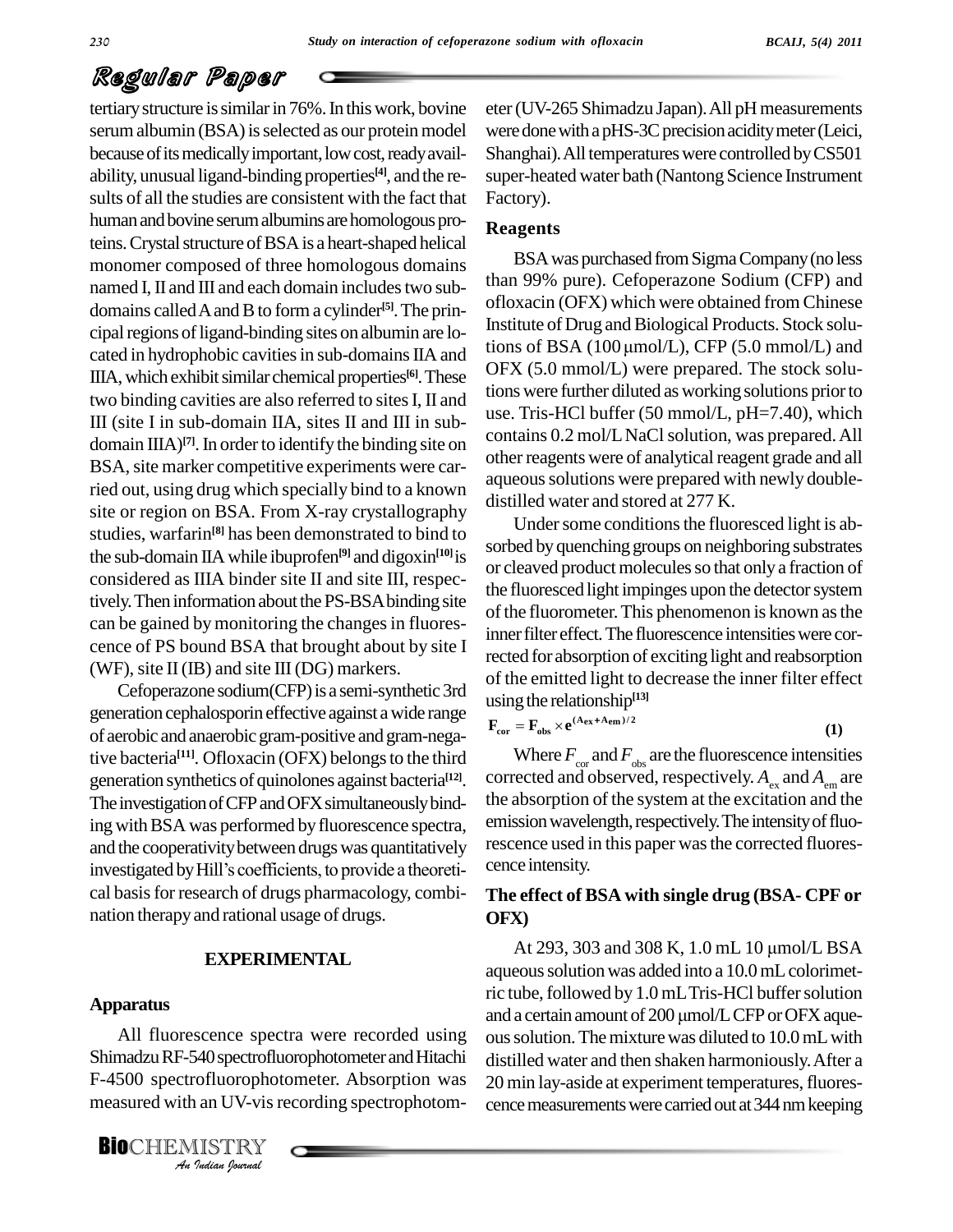the excitation wavelength at 286 nm. Both excitation and emission slits were at 10 nm. Meanwhile, make drugs as  $F$ <sup>0</sup>, to study the quenching effects of single ous so drug to BSA.

#### **The interaction of OFX to CFP**

At 293, 303 and 308 K,  $1.0$  mL  $10 \mu$ mol/L BSA aqueous solution was added into a 10.0 mL colorimet-<br>ric tube, followed by 1.0 mL Tris-HCl buffer solution,<br>0.5 mL 200 µmol/L OFX aqueous solution and a cerric tube, followed by 1.0 mL Tris-HCl buffer solution,<br>0.5 mL 200 µmol/L OFX aqueous solution and a ceraction amount of 200 µmol/L CFP aqueous solution. The mixture was diluted to 10.0 mL with distilled water and then shaken harmoniously.After a 20min lay-aside at experiment temperatures, fluorescence measurements were carried out at 344 nm keeping the excitation wavelength at 286 nm. Both excitation and emission slits were at 10 nm. Meanwhile, make use of the fluorescence intensity of BSA-OFX without CFP as  $F_0$ , to study the  $\frac{a}{b}$ quenching effects of CFP to BSA in the presence of OFX. Then, fluorescence spectra were measured as previously described with different concentration of<br>OFX, to discuss the influence of their concentration on<br>drugs' binding. OFX, to discuss the influence of their concentration on

#### **The interaction of CFP to OFX**

drugs' binding.<br> **The interaction of CFP to OFX**<br>
At 293, 303 and 308 K, 1.0 mL 10  $\mu$ mol/L BSA aqueous solution was added into a 10.0 mL colorimetric tube, followed by 1.0 mL Tris-HCl buffer solution, aqueous solution was added into a 10.0 mL colorimet-<br>ric tube, followed by 1.0 mL Tris-HCl buffer solution, and que<br>0.5mL 200 µmol/L CFP aqueous solution and a certain ric tube, followed by 1.0 mL Tris-HCl buffer solution, and quality 0.5 mL 200 µmol/L CFP aqueous solution and a certain amount of 200 µmol/L OFX aqueous solution. The mixture was diluted to 10.0 mL with distilled water and then shaken harmoniously.After a 20min lay-aside at experiment temperatures, fluorescence measurements were carried out at 344 nm keeping the excitation wavelength at 286 nm. Both excitation and emission slits were at 10 nm. Meanwhile, make use of the fluorescence intensity of BSA-CFP without OFX as  $F$ <sup>0</sup>, to study the Figure quenching effects of OFX to BSA in the presence of CFP. Then, fluorescence spectra were measured as previously described with different concentration of CFP, to discuss the influence of their concentration on  $\mathbf{L}$ : 0, 5, previously describe<br>CFP, to discuss the i<br>drugs' binding.

#### **Site marker competitive experiments**

added into a 10.0 mL colorimetric tube, followed by  $L, 1' \sim 6$ :  $C_{.0ex}/(\mu$ mol/L): 0, 5, 10, 20, 40, 60 respectively

use of the fluorescence intensity of BSA without any and a certain amount of 200 µmol/L CFP or OFX aque- $1.0$  mL Tris-HCl buffer solution,  $1.0$  mL  $10 \mu$ mol/L site marker  $I(WF)$ ,  $II(B)$  and  $III(DG)$  for different series 1.0 mL Tris-HCl buffer solution, 1.0 mL 10 µmol/L site<br>marker I(WF), II(IB) and III(DG) for different series<br>and a certain amount of 200 µmol/L CFP or OFX aqueoussolution.Themixturewas diluted to 10.0mLwith distilled water and then shaken harmoniously.After a 20 min lay-aside at experiment temperatures(298 K), fluorescence measurements were carried out.

#### **RESULTSAND DISCUSSION**

#### **Fluorescence quenching of BSA and drugs**

Proteins are considered to have intrinsic fluores cence due to the presence of amino acids, mainly tryptophan, tyrosine and phenylalanine. Fluorescence quenching is the decrease of the quantum yield of fluorescence from a fluorophore induced by a variety of molecular interactions. In order to find out if the interaction between a drug and serum albumin changes in the presence of the second drug, we analyzed the quenching of serum albumin by one and then by two drugs. The fluorescence emission spectra of BSA in the absence and presence of drugs are shown in Figure 1. As shown in Figure 1, with the excitation wavelength at 286 nm, the maximum emission wavelength of BSA was 344 nm. The relative fluorescence intensity of BSA decreased with increasing concentration of drugs. These data indicates that CFP and OFX can interact with BSA and quench its intrinsic fluorescence<sup>[14]</sup>.



**Figure 1**Å@**Quenching fluorescence spectra of BSA-** OFXÅ ABSA-CFP-OFX (A), BSA-CFPÅ ABSA -OFX-CFP<br>(B) at 298K<br>(A): BSA-CFP (Solid line), C<sub>rsa</sub>=1.0 µmol/L, 1~6: C<sub>crp</sub>/ (µmol/ **(B) at 298K (B)** at 298K<br>(B) at 298K<br>(A): BSA-CFP (Solid line), *C*<sub>BSA</sub>=1.0 μmol/L, 1~6: *C*<sub>CFP</sub>/ (μmol

**L): 0, 5, 10, 20, 40, 60 respectively** (A): BSA-CFP (Solid line),  $C_{\rm BSA}$ =1.0  $\mu$ mol/L, 1~6:  $C_{\rm CFP}$ / ( $\mu$ mol/L): 0, 5, 10, 20, 40, 60 respectively<br>BSA-OFX-CFP (Dash line),  $C_{\rm BSA}$ =1.0  $\mu$ mol/L,  $C_{\rm OFX}$ =10  $\mu$ mol/

**L): 0, 5, 10, 20, 40, 60 respectively<br>BSA-OFX-CFP (Dash line),**  $C_{\rm \scriptscriptstyle BSA}\!\!=\!\!1.0$  **μmol/L,**  $C_{\rm \scriptscriptstyle OFX}\!\!=\!\!10$  **μmol/<br>L, 1´~6´:**  $C_{\rm \scriptscriptstyle CFP}$ **/(μmol/L): 0, 5, 10, 20, 40, 60 respectively** *Indian*<br>Pectively<br>*I*<sub>CFF</sub>=10 µmol/<br>pectively<br>IISTRY<br>Indian Iournal drugs' binding.<br>
1.0 mL 10  $\mu$ mol/L BSA aqueous solution was<br>
1.0 mL 10  $\mu$ mol/L BSA aqueous solution was<br>
1.0 mL 10  $\mu$ mol/L BSA aqueous solution was<br>
1.0 mL 10  $\mu$ mol/L BSA aqueous solution was<br>
1.0 mL 10  $\mu$ mol/L **ESA-OFX-CFP** (Dash line),  $C_{BSA} = 1.0 \mu$ mol/L,  $C_{OFX} = 10 \mu$ mol/<br>L, 1´~6´:  $C_{CFP}/(\mu$ mol/L): 0, 5, 10, 20, 40, 60 respectively<br>(B): BSA-OFX (Solid line),  $C_{BSA} = 1.0 \mu$ mol/L, 1~6:  $C_{OFX}/(\mu$ mol/ **BSA-OFX-CFP** (Dash line),  $C_{BSA}$ =1.0  $\mu$ mol/L,  $C_{OFX}$ =10  $\mu$ mol/

**L): 0, 5, 10, 20, 40, 60 respectively (B): BSA-OFX** (Solid line),  $C_{BSA} = 1.0$  μmol/L, 1~6:  $C_{OFX}$ /(μmol/L): 0, 5, 10, 20, 40, 60 respectively<br>BSA-CFP-OFX (Dash line),  $C_{BSA} = 1.0$  μmol/L,  $C_{CFP} = 10$  μmol/

L): 0, 5, 10, 20, 40, 60 respectively<br>BSA-CFP-OFX (Dash line), C<sub>BSA</sub>=1.0 µmol/L, C<sub>CFP</sub>=10 µ<br>L, 1´~6´: C<sub>OFX</sub>/(µmol/L): 0, 5, 10, 20, 40, 60 respectively

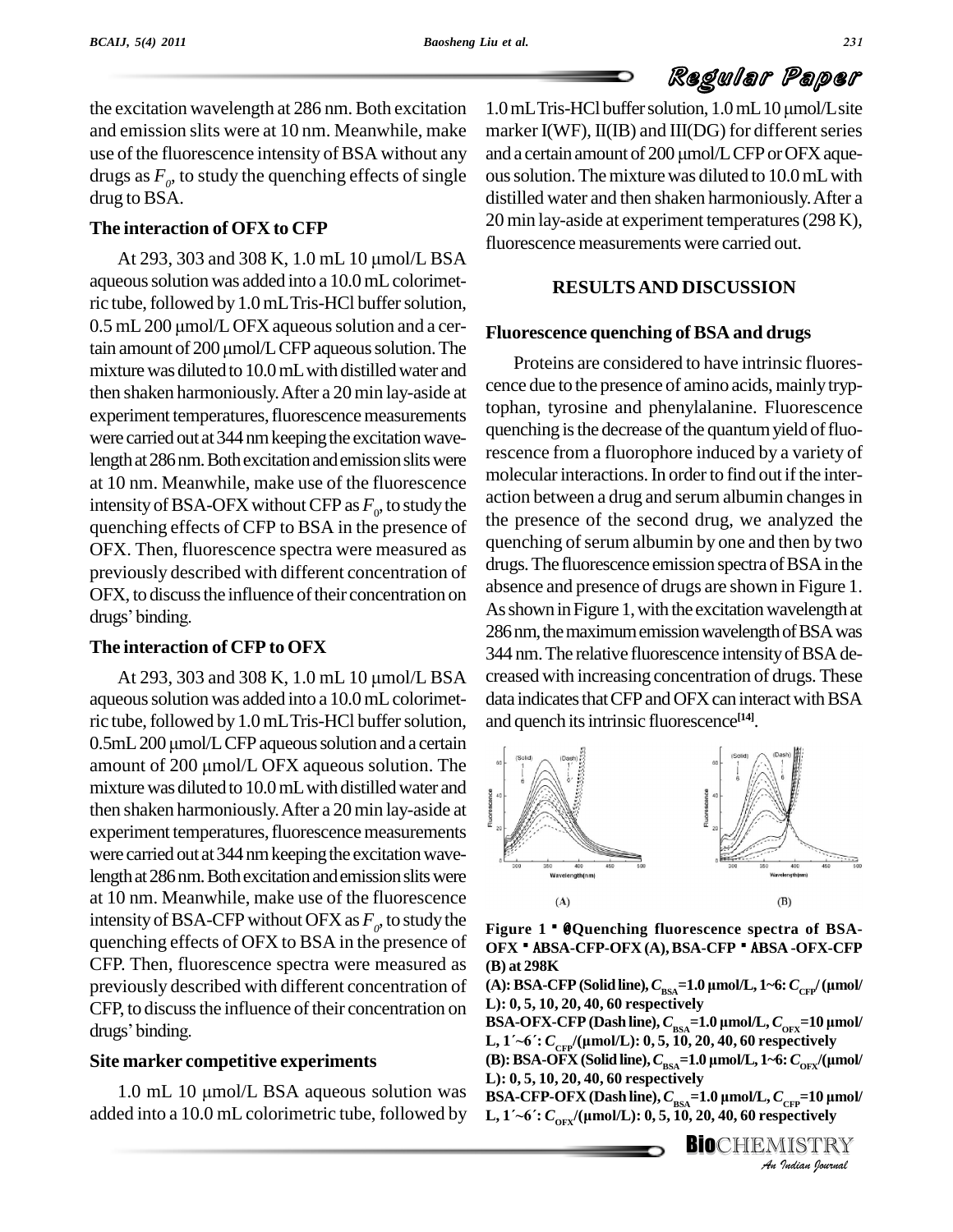#### **Fluorescence quenching mechanism of BSA**

Fluorescence quenching can occur by different mechanisms, which are usually classified as static and dynamic quenching. The mechanism can be distin guished from the differing dependence on temperature W dynamic quenching. The mechanism can be distinguished from the differing dependence on temperature and viscosity on the Stern–Volmer constant values. B: Dynamic quenching depends upon diffusion. Since higher temperatures results larger diffusion coefficients, the bimolecular quenching constants are expected to increase with increasing temperature. In contrast, in creased temperature islikely to result in decreased sta bility of complexes, and thus lower values of the static quenching constants<sup>[15]</sup>. In order to confirm the quenching mechanism, calculations are performed as follows: The Hill's coefficient of the systems according to dynamic quenching, the mechanism can be described by the Stern-Volmer equation<sup>[16]</sup>:<br>  $\mathbf{F}_0 / \mathbf{F} = 1 + \mathbf{K}_q \tau_0[\mathbf{C}] = 1 + \mathbf{K}_{sv}[\mathbf{C}]$  (2)

$$
F_0 / F = 1 + K_a \tau_0 [C] = 1 + K_{SV} [C]
$$
 (2)

 $F_0$  and *F* are the fluorescence intensities in the absorper sence and presence of quencher, respectively.  $K_q$  is the to qua quenching rate constant of bio-molecule.  $K_{\rm sv}$  is the dysence and presence of quencher, respectively.  $K_q$  is the to q<br>quenching rate constant of bio-molecule.  $K_{sw}$  is the dy-<br>namic quenching constant.  $\tau_0$  is the average lifetime of the bio-molecule without quencher, which is about  $10^8$   $_{19}$   $_{-}$ s and  $[C]$  is the concentration of the quencher. In such an analysis, a plot of  $F_0/F$  versus [*C*] will give a straight line. Byapproximating the slope of quenching curve,  $K<sub>q</sub>$  was obtained. The calculated results are shown in ingto o TABLE 1.  $K_{\text{q}}$  decreased with increasing temperature, lig suggesting that quenching is static quenching. For dy- tive cooperativity. Hill's coefficient is greater than one. namic quenching, maximum scattering collision quenching constant of various quenchers with bio-molecules, mamic quenching, maximum scattering collision quench-<br>
ing constant of various quenchers with bio-molecules, the<br>  $K_{\text{dif}}$  is  $2.0 \times 10^{10} \text{dm}^3 \text{ mol}^{-1} \text{ s}^{-1}$ . Obviously, the rate con-<br>
this stant of the protein quenching by drug  $K<sub>q</sub>$  is much larger indithan the limiting diffusion coefficient  $K_{\text{dif}}$  of the bio-molecule. This means that the assumption is wrong and quenching is not initiated by dynamic collision, but static bound. Hill's coefficient in the binary system reflects quenching by the formation of a complex compound<sup>[17]</sup>. the i

For static quenching, the relationship between the fluorescence intensity and the concentration of quenchers can be described by the following equation<sup>[18]</sup>:<br>  $\mathbf{F}_0 / (\mathbf{F}_0 - \mathbf{F}) = 1/n + 1/(n\mathbf{K}_A[\mathbf{C}])$  (3)

$$
F_0 / (F_0 - F) = 1/n + 1/(nK_A[C])
$$
 (3)

Where  $F_0$  and *F* are the fluorescence intensities of BSA-drug in the absence and presence of drug, re spectively, and  $[C]$  is the concentration of drug. *n* is the number of binding sites and  $K_A$  is the binding constant of BSA and drug. The slope and intercept were obtained from the  $F_0/(F_0$ -*F*) versus [*C*]<sup>-1</sup> curve. Therefore, we obtained the number of binding sites *n*, the binding constants  $K_A$  of BSA-drug and the linear relative coefficients*r* atdifferent temperature (TABLE2). binding constants  $K_A$  of BSA-drug and the linearive coefficients  $r$  at different temperature (TAB<br>**The Hill's coefficient of the systems** 

In biochemistry, the binding of a ligand to amacro molecule often influences the affinity for other sites or ligands on the same macromolecule, this is known as molecule often influences the affinity for other sites or<br>ligands on the same macromolecule, this is known as<br>cooperative binding. Hill's coefficient provides a way to quantify this effect and iscalculated graphically on <sup>u</sup>

the basis of the following equation<sup>[19]</sup>:  
\n
$$
\lg \frac{Y}{1-Y} = \lg K + n_H \lg[L]
$$
\n(4)

where  $Y$  is the fractional binding saturation;  $K$  is the where *Y* is the fractional binding saturation; *K* is the binding constant and  $n<sub>H</sub>$  is the Hill's coefficient. If binding to one ligand molecule promotes the affinity for other ligand molecules with protein, the binding exhibits posiing to one ligand molecule promotes the affinity for other<br>ligand molecules with protein, the binding exhibits posi-<br>tive cooperativity. Hill's coefficient is greater than one. Conversely, if binding to one ligand molecule inhibits the binding to other ligand molecules on the protein, this is negative cooperativity  $(n<sub>H</sub> < 1)$ . A coefficient of 1 indicates noncooperative reaction, in which the affinity of the protein for a ligand molecule is not dependent on<br>whether or not other ligand molecules are already<br>bound. Hill's coefficient in the binary system reflects whether or not other ligand molecules are already the interaction for the same kind of drug binding at dif-

|                    | 298 K                 |                | 303 K                         |                | 308 K                 |        |  |
|--------------------|-----------------------|----------------|-------------------------------|----------------|-----------------------|--------|--|
| <b>System</b>      | $K_{a1}/(L/mol·s)$    | r <sub>1</sub> | $K_{\alpha 2}/(L/mol\cdot s)$ | r <sub>2</sub> | $K_{a3}/(L/mol·s)$    | $r_3$  |  |
| <b>BSA-CFP</b>     | $1.38 \times 10^{12}$ | 0.9950         | $1.37\times10^{12}$           | 0.9989         | $1.35 \times 10^{12}$ | 0.9972 |  |
| <b>BSA-OFX</b>     | $1.22\times10^{13}$   | 0.9851         | $1.21 \times 10^{13}$         | 0.9788         | $1.12\times10^{13}$   | 0.9805 |  |
| <b>BSA-OFX-CFP</b> | $1.29\times10^{12}$   | 0.9993         | $1.21 \times 10^{12}$         | 0.9943         | $1.20\times10^{12}$   | 0.9931 |  |
| <b>BSA-CFP-OFX</b> | $1.03\times10^{13}$   | 0.9803         | $9.22\times10^{12}$           | 0.9843         | $9.07\times10^{12}$   | 0.9907 |  |

**TABLE1 : Stern-Volmer quenching rate constants of the systems of Drug-BSAat different temperatures**

**BIO**CHEMISTRY<br>An Indian Iournal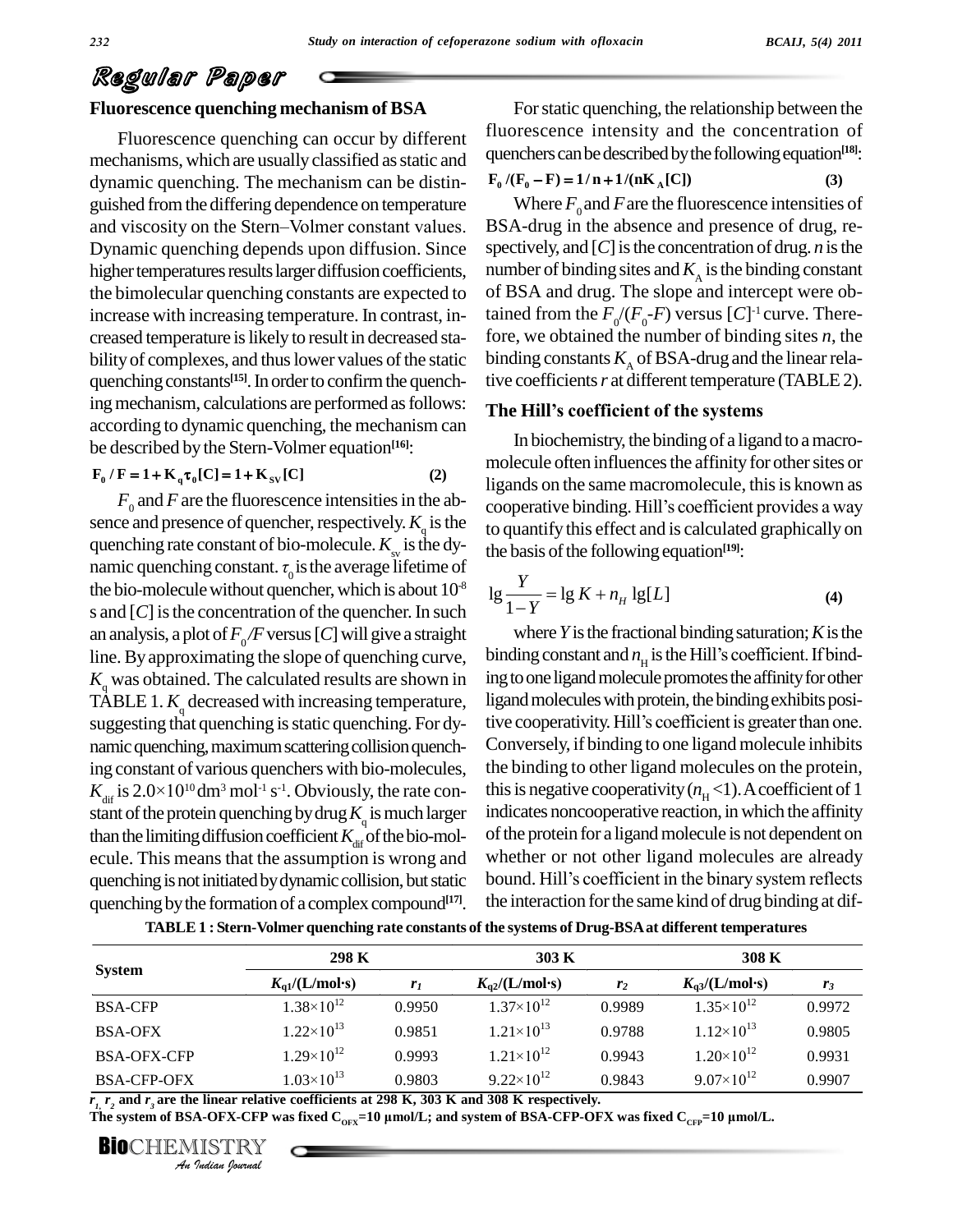ferent sites of protein, while in the ternary system it reflects the influence of one kind of drug binding on the affinity for the other kind of drug. For fluorescence measurement:  $\overline{\phantom{a}}$ 

$$
\frac{Y}{1-Y} = \frac{Q}{Q_m - Q}
$$
 (5) with biom  
where  $Q = (F_0 - F)/F_0$ ;  $1/Q_m$  = intercept of the plot  $1/Q$  (6)

where  $Q = (I_0 I)^{H} I_0$ ,  $I / Q_m$  intercept of the plot  $I / Q$  change ( $\Delta S$ ) can be regarded as constants. In order to vs. 1/[*L*]. The binding constants of systems  $K_A$  were ob-

tained according to Eq. (3) and presented in TABLE 2. The results indicated: (1) The number of binding sites is 1 in various systems. (2) Compared with the BSA $-$ The results indicated:  $(1)$  The number of binding sites is 1 in various systems. (2) Compared with the BSA $-$  Eq. (0) and (7)<br>CFP system, the binding constants of BSA-OFX–CFP<br>anten decade change similar contract of Compared with the  $\Delta G = \Delta H - T \Delta S$ system does not change significantly. Compared with the  $44 - 46 = 1$ CFP system, the binding constants of BSA–OFX–CFP<br>system does not change significantly. Compared with the  $\Delta G = \Delta$ <br>BSA–OFX system, the binding constants of BSA–CFP– OFX system does not change significantly. It indicated BSA-OFX system, the binding constants of BSA-CFP-<br>OFX system does not change significantly. It indicated<br>ing temperature (TABLE 2) and R is the gas constant.<br>no cooperativeness in the drug's binding with BSA. (3)<br>the  $\Delta H$ the values of  $n<sub>H</sub>$  were approximately equal to 1 in the systems, which indicated no cooperativeness between<br>  $\frac{\text{sus }1/1.1 \text{ ne tree energy change } (\Delta G) \text{ was estimated}}{\text{from Eq. (7). Therefore, the values of } \Delta H, \Delta S \text{ and } \Delta G}$ CFP and OFX simultaneously bound to BSA.

### **The type of interaction force between drug and BSA**

Generally, there are hydrogen bond, Van Der Waals force, electrostatic attraction and hydrophobic interaction force when the pharmaceutical mini-molecule binds with biomacromolecule<sup>[20]</sup>. If the temperature does not tion force when the pharmaceutical mini-molecule binds<br>with biomacromolecule<sup>[20]</sup>. If the temperature does not<br>vary significantly, the enthalpy change ( $\Delta H$ ) and entropy with biomacromolecule<sup>[20]</sup>. If the temperature does not<br>vary significantly, the enthalpy change  $(\Delta H)$  and entropy<br>change  $(\Delta S)$  can be regarded as constants. In order to elucidate the interaction between drug and BSA, the thermodynamic parameters were calculated from the<br>Eq. (6) and (7)<sup>[21]</sup>:<br>**R**  $\ln K = \Delta S - \Delta H / T$  (6) Eq. (6) and (7) **[21]**:

# $\ln K = \Delta S - \Delta H / T$  (6)<br>  $G = \Delta H - T \Delta S$  (7)

where  $K$  is the binding constant at the corresponding temperature (TABLE 2) and  $R$  is the gas constant. where *K* is the binding constant at the corresponding temperature (TABLE 2) and *R* is the gas constant.<br>The  $\Delta H$  and  $\Delta S$  were obtained from the slope and ining temperature (TABLE 2) and *R* is the gas constant.<br>The  $\Delta H$  and  $\Delta S$  were obtained from the slope and intercept of the linear van't Hoff plot based on ln*K* ver-The  $\Delta H$  and  $\Delta S$  were obtained from the slope and intercept of the linear van't Hoff plot based on  $\ln K$  versus  $1/T$ . The free energy change ( $\Delta G$ ) was estimated sus  $1/T$ . The free energy change  $(\Delta G)$  was estimated

TABLE 2: The binding constants, number of binding sites and Hill's coefficients of the systems of Drug-BSA at different **temperatures**

| $K_{\rm Al}/(L/mol)$<br>$2.03 \times 10^{4}$<br>0.788<br>$3.12 \times 10^{4}$<br>0.667<br>$1.03 \times 10^{4}$<br>$1.83 \times 10^{4}$<br>0.766<br>$7.26 \times 10^3$<br>$1.48 \times 10^{4}$<br>0.935<br>$2.07\times10^{4}$<br>0.771<br>$9.82 \times 10^3$<br>0.910<br>$3.66 \times 10^{4}$ | $n_{H1}$<br>1.04<br>1.06<br>0.991<br>1.05<br>0.931<br>1.12<br>1.01<br>$1.02\,$ | n <sub>2</sub><br>0.849<br>1.32<br>0.660<br>0.919<br>1.55<br>1.23<br>0.922<br>0.749 | $K_{\rm A2}/(L/\rm mol)$<br><b>BSA-OFX-CFP</b><br>$1.79\times10^{4}$<br>$8.25 \times 10^{3}$<br>$2.44 \times 10^{4}$<br>$1.53\times10^{4}$<br>$6.13\times10^{3}$<br>$8.07\times10^{3}$<br>$1.22 \times 10^{4}$<br>$2.48 \times 10^{4}$<br><b>BSA-CFP-OFX</b> | $n_{H2}$<br>1.05<br>0.992<br>1.17<br>1.05<br>0.965<br>1.00<br>1.02<br>1.07                                                                                                                                                                                                                                                                                                | $n_3$<br>1.03<br>1.13<br>0.774<br>1.19<br>0.825<br>0.889<br>0.846<br>1.20 | $K_{A3}/(L/mol)$<br>$1.29\times10^{4}$<br>$1.06 \times 10^{4}$<br>$2.20 \times 10^{4}$<br>$1.05 \times 10^4$<br>$2.15 \times 10^{4}$<br>$1.50\times10^{4}$<br>$2.01 \times 10^{4}$ | $n_{H3}$<br>1.06<br>1.10<br>1.14<br>0.967<br>1.05<br>1.17<br>0.948 |
|----------------------------------------------------------------------------------------------------------------------------------------------------------------------------------------------------------------------------------------------------------------------------------------------|--------------------------------------------------------------------------------|-------------------------------------------------------------------------------------|--------------------------------------------------------------------------------------------------------------------------------------------------------------------------------------------------------------------------------------------------------------|---------------------------------------------------------------------------------------------------------------------------------------------------------------------------------------------------------------------------------------------------------------------------------------------------------------------------------------------------------------------------|---------------------------------------------------------------------------|------------------------------------------------------------------------------------------------------------------------------------------------------------------------------------|--------------------------------------------------------------------|
|                                                                                                                                                                                                                                                                                              |                                                                                |                                                                                     |                                                                                                                                                                                                                                                              |                                                                                                                                                                                                                                                                                                                                                                           |                                                                           |                                                                                                                                                                                    |                                                                    |
|                                                                                                                                                                                                                                                                                              |                                                                                |                                                                                     |                                                                                                                                                                                                                                                              |                                                                                                                                                                                                                                                                                                                                                                           |                                                                           |                                                                                                                                                                                    |                                                                    |
|                                                                                                                                                                                                                                                                                              |                                                                                |                                                                                     |                                                                                                                                                                                                                                                              |                                                                                                                                                                                                                                                                                                                                                                           |                                                                           |                                                                                                                                                                                    |                                                                    |
|                                                                                                                                                                                                                                                                                              |                                                                                |                                                                                     |                                                                                                                                                                                                                                                              |                                                                                                                                                                                                                                                                                                                                                                           |                                                                           |                                                                                                                                                                                    |                                                                    |
|                                                                                                                                                                                                                                                                                              |                                                                                |                                                                                     |                                                                                                                                                                                                                                                              |                                                                                                                                                                                                                                                                                                                                                                           |                                                                           |                                                                                                                                                                                    |                                                                    |
|                                                                                                                                                                                                                                                                                              |                                                                                |                                                                                     |                                                                                                                                                                                                                                                              |                                                                                                                                                                                                                                                                                                                                                                           |                                                                           |                                                                                                                                                                                    |                                                                    |
|                                                                                                                                                                                                                                                                                              |                                                                                |                                                                                     |                                                                                                                                                                                                                                                              |                                                                                                                                                                                                                                                                                                                                                                           |                                                                           |                                                                                                                                                                                    |                                                                    |
|                                                                                                                                                                                                                                                                                              |                                                                                |                                                                                     |                                                                                                                                                                                                                                                              |                                                                                                                                                                                                                                                                                                                                                                           |                                                                           |                                                                                                                                                                                    |                                                                    |
|                                                                                                                                                                                                                                                                                              |                                                                                |                                                                                     |                                                                                                                                                                                                                                                              |                                                                                                                                                                                                                                                                                                                                                                           |                                                                           |                                                                                                                                                                                    |                                                                    |
|                                                                                                                                                                                                                                                                                              |                                                                                |                                                                                     |                                                                                                                                                                                                                                                              |                                                                                                                                                                                                                                                                                                                                                                           |                                                                           | 5.34 $\times$ 10 <sup>3</sup>                                                                                                                                                      | 1.14                                                               |
|                                                                                                                                                                                                                                                                                              |                                                                                |                                                                                     |                                                                                                                                                                                                                                                              |                                                                                                                                                                                                                                                                                                                                                                           |                                                                           |                                                                                                                                                                                    |                                                                    |
|                                                                                                                                                                                                                                                                                              | 0.92                                                                           | 1.35                                                                                | $3.48 \times 10^{4}$                                                                                                                                                                                                                                         | 0.960                                                                                                                                                                                                                                                                                                                                                                     | 1.35                                                                      | $3.45 \times 10^{4}$                                                                                                                                                               | 0.936                                                              |
| $3.77\times10^{4}$                                                                                                                                                                                                                                                                           | 0.983                                                                          | 1.34                                                                                | $3.31 \times 10^{4}$                                                                                                                                                                                                                                         | 0.983                                                                                                                                                                                                                                                                                                                                                                     | 1.28                                                                      | $3.67\times10^{4}$                                                                                                                                                                 | 1.01                                                               |
| $4.57\times10^{4}$                                                                                                                                                                                                                                                                           | 1.06                                                                           | 1.40                                                                                | $3.06 \times 10^{4}$                                                                                                                                                                                                                                         | 0.957                                                                                                                                                                                                                                                                                                                                                                     | 1.28                                                                      | $3.79 \times 10^{4}$                                                                                                                                                               | 0.992                                                              |
| $2.85 \times 10^{4}$                                                                                                                                                                                                                                                                         | 0.983                                                                          | 1.31                                                                                | $3.40\times10^{4}$                                                                                                                                                                                                                                           | 1.00                                                                                                                                                                                                                                                                                                                                                                      | 1.48                                                                      | $2.71 \times 10^{4}$                                                                                                                                                               | 0.931                                                              |
| $3.32 \times 10^{4}$                                                                                                                                                                                                                                                                         | 0.987                                                                          | 1.20                                                                                | $4.12 \times 10^{4}$                                                                                                                                                                                                                                         | 1.04                                                                                                                                                                                                                                                                                                                                                                      | 1.25                                                                      | $4.18 \times 10^{4}$                                                                                                                                                               | 1.05                                                               |
| $4.89\times10^{4}$                                                                                                                                                                                                                                                                           | 1.06                                                                           | 1.33                                                                                | $3.48 \times 10^{4}$                                                                                                                                                                                                                                         | 0.981                                                                                                                                                                                                                                                                                                                                                                     | 1.34                                                                      | $1.29 \times 10^{4}$                                                                                                                                                               | 0.938                                                              |
| $5.29 \times 10^{4}$                                                                                                                                                                                                                                                                         | 1.09                                                                           | 1.61                                                                                | $2.27 \times 10^{4}$                                                                                                                                                                                                                                         | 0.906                                                                                                                                                                                                                                                                                                                                                                     | 1.24                                                                      | $3.56 \times 10^{4}$                                                                                                                                                               | 1.02                                                               |
| $3.70 \times 10^{4}$                                                                                                                                                                                                                                                                         | 1.02                                                                           | 1.36                                                                                | $2.97\times10^{4}$                                                                                                                                                                                                                                           | 1.04                                                                                                                                                                                                                                                                                                                                                                      | 1.21                                                                      | $3.97 \times 10^{4}$                                                                                                                                                               | 1.03                                                               |
|                                                                                                                                                                                                                                                                                              |                                                                                |                                                                                     |                                                                                                                                                                                                                                                              | $n_1$ , $n_2$ and $n_3$ are the number of binding sites at 298, 303 and 308 K respectively.<br>$K_{\scriptscriptstyle{A1}}$ , $K_{\scriptscriptstyle{A2}}$ and $K_{\scriptscriptstyle{A3}}$ are the binding constants at 298, 303 and 308 K respectively.<br>$n_{\rm H1}$ , $n_{\rm H2}$ and $n_{\rm H3}$ are the Hill's coefficients at 298, 303 and 308 K respectively. |                                                                           |                                                                                                                                                                                    | <b>BIOCHEMIS</b>                                                   |

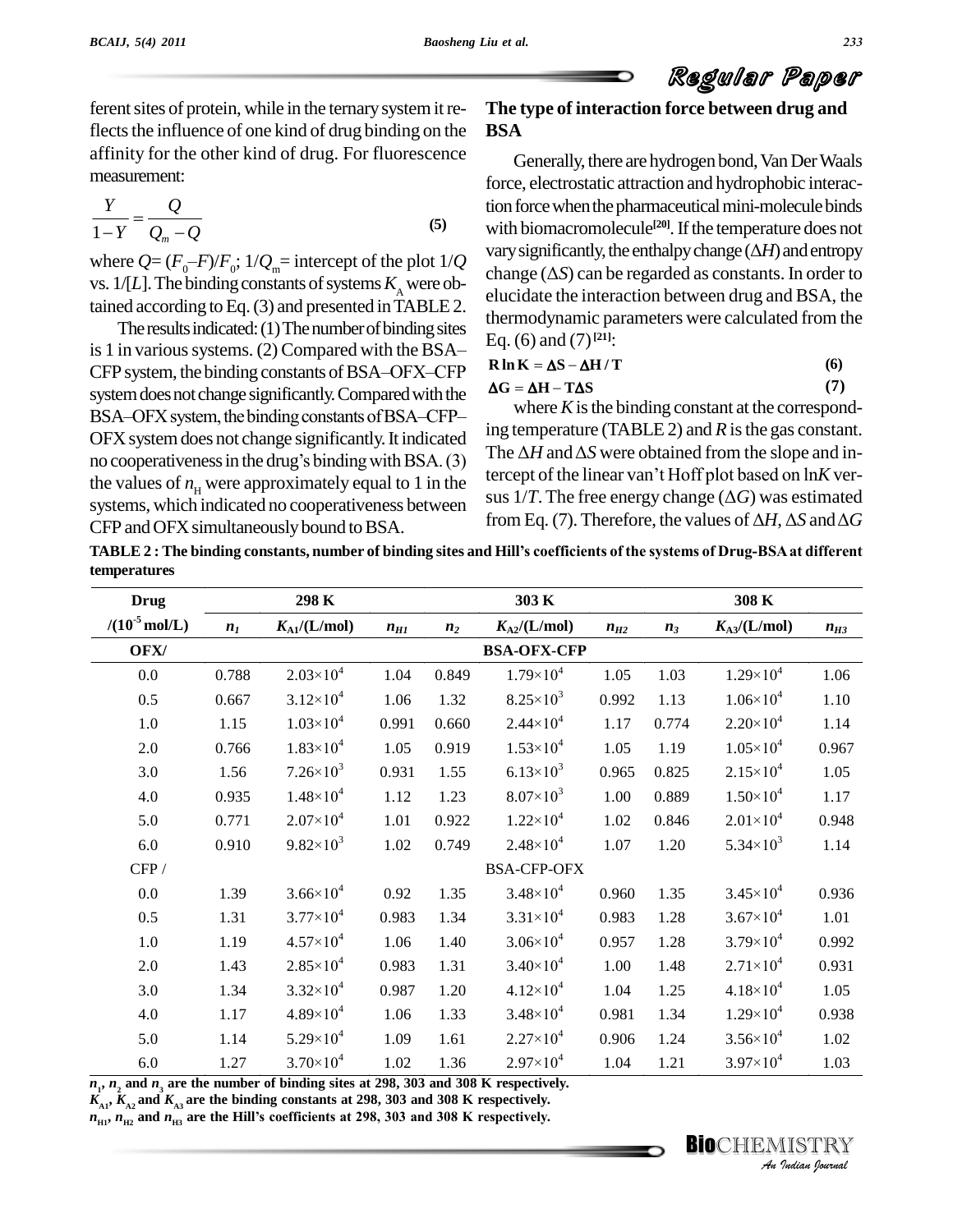**TABLE3 :Thermodynamic parameters of binding forBSA and the drugs System**  $\Delta H / (\text{kJ/mol}) \Delta S / (\text{J/mol·K}) \Delta G_{298 \text{ K}} / (\text{kJ/mol})$ 

|                |          |          | System $\Delta H / (kJ/mol) \Delta S / (J/mol·K) \Delta G_{298 K} / (kJ/mol)$ |
|----------------|----------|----------|-------------------------------------------------------------------------------|
| <b>BSA-CFP</b> | $-34.51$ | $-33.06$ | $-24.66$                                                                      |
| BSA-OFX        | $-4.526$ | 72.12    | $-26.02$                                                                      |

were shown inTABLE 3.

binding power is mainly hydrogen bond and van der bing The negative  $\Delta H$  and  $\Delta S$  values indicate that the resulting power is mainly hydrogen bond and van der bina<br>Waals; the positive  $\Delta H$  and  $\Delta S$  values generally represent hydrophobic interactions<sup>[22]</sup>. Moreover, a specific locate<br>electrostatic interaction between ionic species in an aque-<br>ous solution is characterized by the positive  $\Delta S$  value electrostatic interaction between ionic species in an aqueelectrostatic interaction between ionic species in an aque-<br>ous solution is characterized by the positive  $\Delta S$  value<br>and negative  $\Delta H$  value<sup>[23]</sup>. The results showed that: ous solution is characterized by the positive  $\Delta S$  value<br>and negative  $\Delta H$  value<sup>[23]</sup>. The results showed that: we<br>(1)The negative value of  $\Delta G$  clarified there was an automatic reaction happened between CFP(OFX) and  $C_{0}$ -adr (1) The negative value of  $\Delta G$  clarified there was an automatic reaction happened between CFP(OFX) and Co-ad BSA. (2) The negative value of  $\Delta H$  and negative value tomatic reaction happened between CFP(OFX) and<br>BSA. (2) The negative value of  $\Delta H$  and negative value<br>of  $\Delta S$  showed that hydrogen bond and van der Waals played an important role in the binding of CFP to BSA.  $_{\text{rel}}$ of  $\Delta S$  showed that hydrogen bond and van der Waals<br>played an important role in the binding of CFP to BSA.<br>The negative value of  $\Delta H$  and positive value of  $\Delta S$ showed that electrostatic attraction played an important role in the binding of OFX to BSA.

#### **Effect of site markers on the binding of drug to BSA**

Binding constants determined based on Eq. (3) show the effect of WF, IB and DG on the BSA-CFP or BSA-OFX at 298 K (TABLE 4).

It can be obtained that binding constants for the ternary system  $(TABLE 4)$  are lower than that for the It can be obtained that binding constants for the<br>ternary system (TABLE 4) are lower than that for the<br>binary system of BSA-drug ( $K_{BSA-CFP}$ =2.03×10<sup>4</sup>L·mol [2] ternary system (TABLE 4) are lower<br>binary system of BSA-drug ( $K_{\text{BSA-CFY}}$ <sup>1</sup>Å A $K_{\text{BSA-OFX}}$ =3.66×10<sup>4</sup> L·mol<sup>-1</sup>). It <sup>1</sup>Å  $AK_{BSA-OFX}$ =3.66×10<sup>4</sup> L·mol<sup>-1</sup>). It can be seen that the binding constant for the ternary system of BSA- WF-drug was of the most extensive change. It indi cated that WF hinders the formation of BSA-drug and can compete for the same binding site from sub-do-main IIA(site I).

#### **CONCLUSIONS**

Using the quenching fluorescence method we studied the antibacterial drugs(CFP and OFX) binding to BSA respectively, as well as of the two drugs together<br>to BSA. In addition, the cooperativity of drugs on BSA<br>was quantitatively investigated by Hill's coefficients. The to BSA. In addition, the cooperativity of drugs on BSA results suggested the quenching mechanism of the combination for BSA and drugs was a static procedure and the primary binding site for both CFP and OFX was located at site I in sub-domain IIA of BSA. The electrostatic interactions played amajorrole in the interaction of drugs with BSA. The values of  $n_{\rm H}$  in the systems were approximately equal to 1, suggesting no cooperativeness for binding sites when drugs bound to BSA. Co-administration ofCFP and OFX do not affect each erativeness for binding sites when drugs bound to BSA.<br>Co-administration of CFP and OFX do not affect each<br>other's transportation with serum albumin. This method is simple, rapid, and provides a theoretical basis for research of combination therapy.  $\frac{1}{2}$  was quantitatively investigated by Hill's coefficients. The negative  $\Delta H$  and  $\Delta S$  values indicate that the negative suggested the quanching mechanism of the com-

#### **ACKNOWLEDGEMENTS**

We gratefully acknowledge the financial support of National Science Foundation of China (Grant No.20675024).

#### **REFERENCES**

- **[1]** Y.J.Hu, Y.Liu, R.M.Zhao, J.X.Dong, S.S.Qu; A: Chemistry., **324**, 179 **(2006)**.
- **[2]** Z.C.Shang, P.G.Yi, Q.S.Yu, R.S.Lin; Acta Physico Chimica Sisica., **48**, 17 **(2001)**.
- **[3]** L.S.Liu, X.B.Wang, Q.Q.Zhao, Y.Y.Zhang; Spectroscopy and Spectral Analysis., **1130**, 26 **(2006)**.
- **[4]** L.W.Li, D.D.Wang, D.Z.Sun, X.T.Wei, M.Liu, Q.Zhao; Chemical Journal of Chinese Universities., **1211**, 29 **(2008)**.
- **[5]** Y.Z.Zhang, B.Zhou, B.Zhang; J.Hazard. Mater., **1345**, 163 **(2009)**.

**TABLE 4 : The binding constant of the systems of Drug-BSAwith adding three specific sites**

|                                 | WF                                           |                                          |                | IB                                           |                |                                                                                                                                                                                                       | $\mathbf{D}\mathbf{G}$        |        |
|---------------------------------|----------------------------------------------|------------------------------------------|----------------|----------------------------------------------|----------------|-------------------------------------------------------------------------------------------------------------------------------------------------------------------------------------------------------|-------------------------------|--------|
| <b>System</b><br>n <sub>1</sub> | $K_{A1}/(\mathrm{L}\cdot \mathrm{mol}^{-1})$ | r <sub>1</sub>                           | n <sub>2</sub> | $K_{A2}/(\mathrm{L}\cdot \mathrm{mol}^{-1})$ | r <sub>2</sub> | $n_3$                                                                                                                                                                                                 | $K_{A3} / (L \cdot mol^{-1})$ | $r_3$  |
| 0.954                           | $9.96 \times 10^3$                           | 0.9974                                   | 0.847          | $1.28\times10^{4}$                           | 0.9976         | 1.02                                                                                                                                                                                                  | $1.65 \times 10^{4}$          | 0.9950 |
| 1.11                            | $2.64\times10^{4}$                           | 0.9995                                   | 1, 37          | $3.37\times10^{4}$                           | 0.9999         | 1.46                                                                                                                                                                                                  | $2.86 \times 10^{4}$          | 0.9963 |
|                                 |                                              |                                          |                |                                              |                |                                                                                                                                                                                                       |                               |        |
|                                 |                                              |                                          |                |                                              |                |                                                                                                                                                                                                       |                               |        |
|                                 |                                              | <b>BIOCHEMISTRY</b><br>An Indian Nournal |                |                                              |                | $n_{L}$ , $n_{2}$ and $n_{3}$ are the number of binding sites with adding WF, IB and DG respectively.<br>$ri$ , and $ri$ are the linear relative coefficients with adding WF, IB and DG respectively. |                               |        |

**BIO**CHEMISTRY